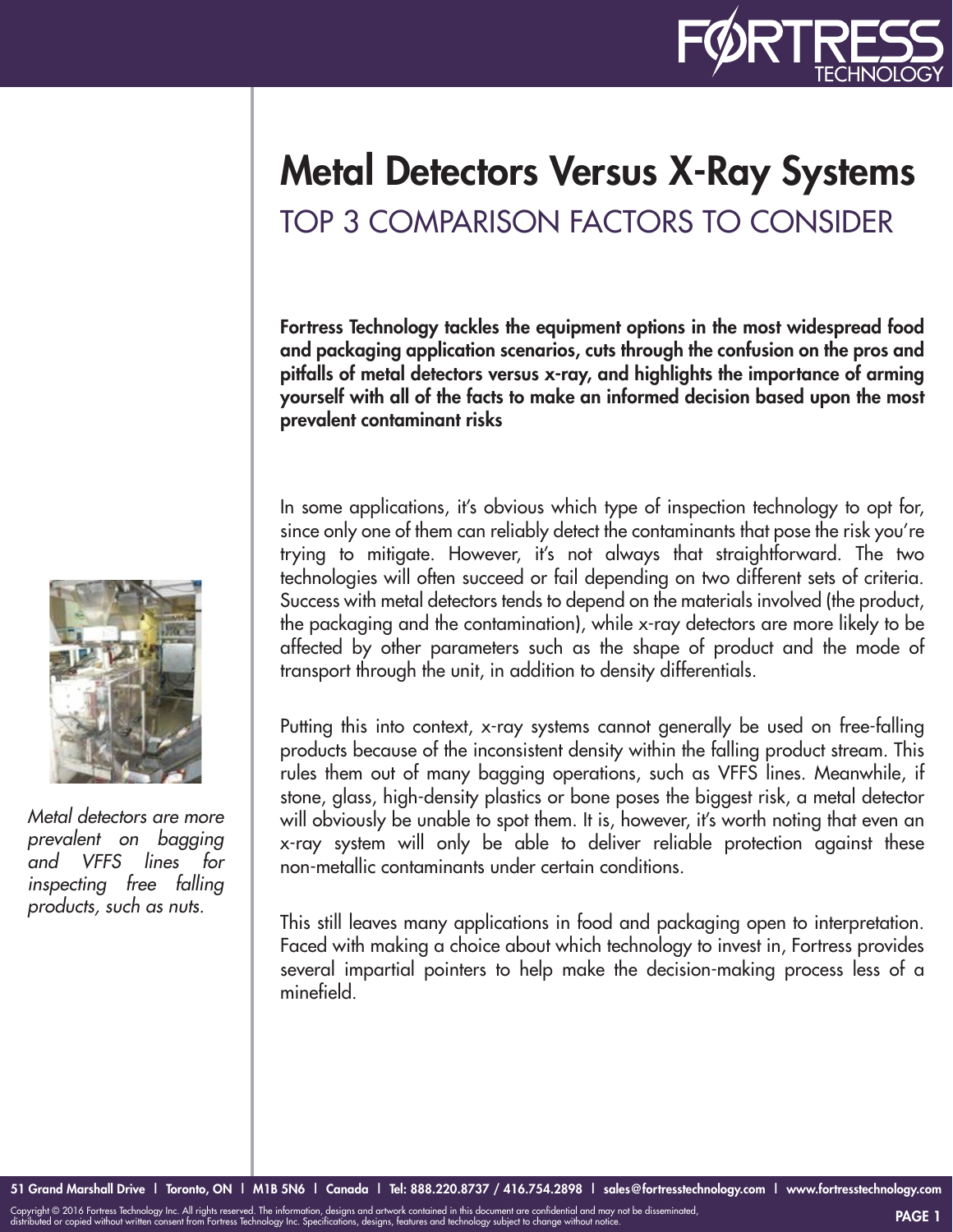

## NUMBER ONE: COST COMPARISONS

The upfront financial outlay of installing new equipment is naturally a major consideration, yet so too are ongoing maintenance costs, which contribute to the total cost of ownership over your equipment's life span.

Metal detectors are typically less expensive up front. What's more, the price differential between metal detectors and x-ray systems increases incrementally according to the size of the aperture. So, for smaller units the difference in upfront cost may not be a deal breaker if investing in x-rays, but it may become insurmountable if a physically bigger system is required – for instance if you're checking whole chickens rather than chicken nuggets.

Energy consumption contributes to ongoing costs. The difference here depends mainly on whether or not the x-ray system requires cooling systems, such as fans or air conditioners, which drive up energy consumption. In contrast, metal detectors are designed to be more robust in extreme environments, e.g. freezers, wet processing plants such as fish packing, and when dry ingredients are prevalent, such as flour in bakeries and food manufacturers that use or pack spices and seasonings.

Another factor is the cost of spares and ongoing maintenance. Although much more reliable than predecessors, generators and sensors still feature on new x-rays and remain consumable items. Spare part prices are typically quite high compared to a metal detector. In addition, support costs, such as paying for an independent Radiation Protection Advisor to conduct the HSE-required yearly safety inspections on x-rays, also need to be considered. With travel expenses, prices for this inspection can range from \$800 to \$1,300 USD (£600 to £1,000) per annum.

Added up, the cost differences can be substantial. In the worst-case scenario, the total cost of ownership for an x-ray inspection system can be more than 100 times greater than that of a metal detector. In addition, potential safety and liability concerns mean that x-ray systems offer almost no resale value.

Of course, other factors may outweigh cost considerations. Before investing, users need to feel confident that an x-ray system will add considerable value in terms of risk reduction as well as versatility for their specific application.



*Protective lead curtains on x-rays must be well maintained and cannot come in to contact with unpackaged food.*

Copyright © 2016 Fortress Technology Inc. All rights reserved. The information, designs and artwork contained in this document are confidential and may not be disseminated,<br>distributed or copied without written consent fro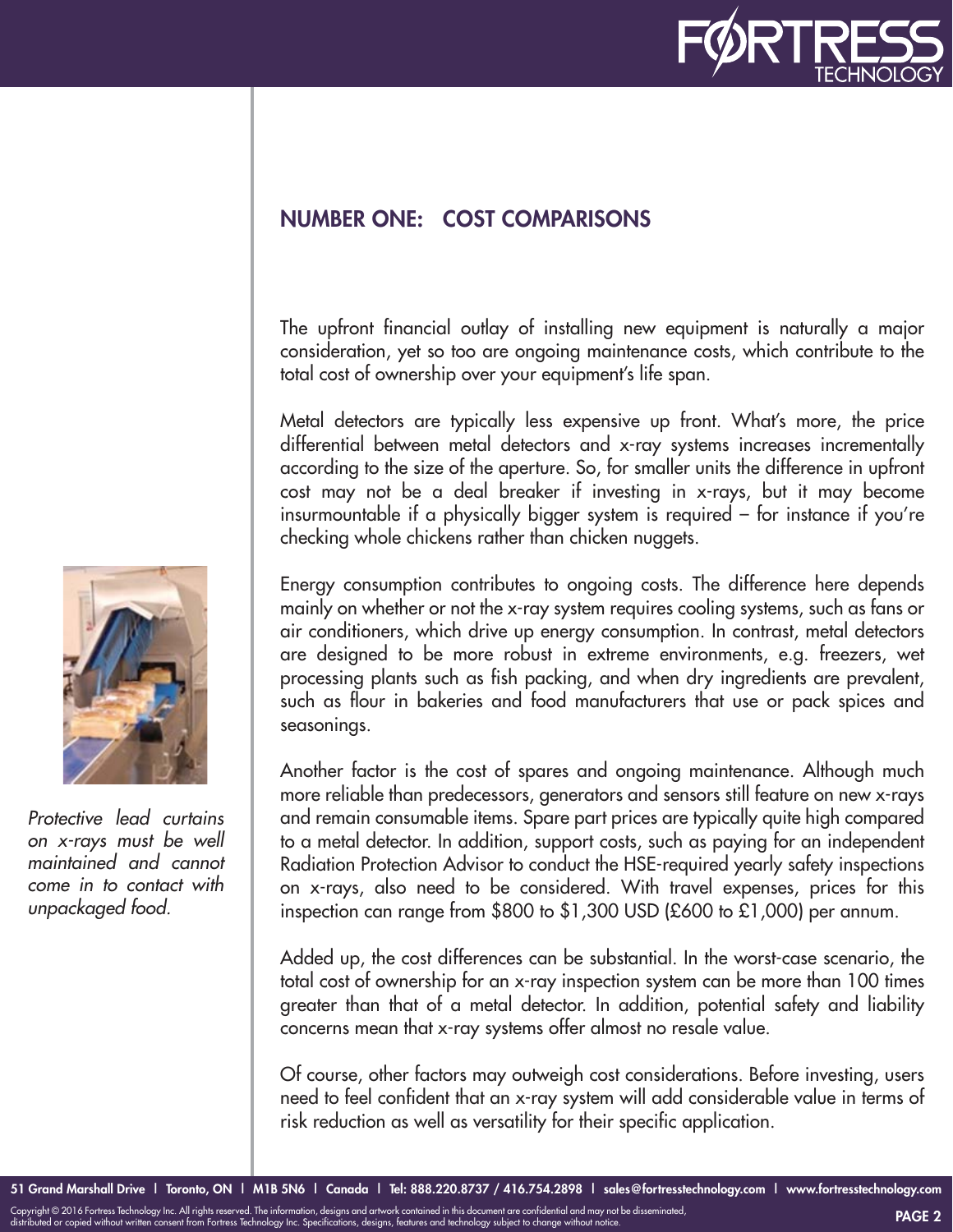

## NUMBER TWO: APPRAISING SENSITIVITY



*A metal detector has the ability to identify all types of metal based on magnetic and conductive properties, while an x-ray system depends on density differentials.*



*A wedge of cheese is a good example of how density differentials and the shape of product can affect successful detection of contaminants in x-ray.*

The sensitivity of both metal detectors and x-ray systems deteriorates as the size of the aperture increases. However, a number of other factors can impact on the sensitivity of the two technologies quite differently.

Metal detectors can identify all types of metal based on magnetic and conductive properties, while an x-ray system depends on density differentials. This means that an x-ray system may struggle to detect aluminium, including foil or metallised film.

On the other hand, foil packaging can present a challenge for metal detectors, which can only detect magnetic or ferrous metal contamination inside the package, while an x-ray system can detect all metals to some extent.

Then there is the 'orientation effect' and the 'product effect' to consider.

The orientation effect occurs if a contaminant is non-spherical, such as a piece of wire, in which case the ability to spot it may depend on the orientation it presents to the detector. In the case of x-rays, the presenting face must be equal to or greater in size than the base resolution of the detector diodes, which is analogous to the pixel resolution in a camera. Metal detectors are certainly not immune to the orientation effect, but they do not have this absolute cut-off.

A so-called product effect may be produced by the product itself or by its packaging. Until recently, anything wet or conductive impacted the performance of metal detectors, especially in the case of stainless steel contaminants. This is because metal detectors work by spotting materials that create a magnetic or electrical disturbance as they pass through an electromagnetic field. Unlike ferrous and non-ferrous metals, stainless steel is usually non-magnetic and a poor electrical conductor. Consequently, a stainless steel swarf, metal shard or narrow wire hidden in a dry product typically needs to be 50% larger than a ferrous sphere to generate a similar signal size. This disparity can rise to 300% in wet products, such as ready meals, meat, fish, sauces, preserves and bread, because moisture acts as a conductive and the metal detection signal can be swamped by product effect. Solutions, such as simultaneous multi-frequency, are now available on the market to address this longstanding issue.

In the case of an x-ray system, the product density and how uniform it is, will both affect its sensitivity.

Copyright © 2016 Fortress Technology Inc. All rights reserved. The information, designs and artwork contained in this document are confidential and may not be disseminated,<br>distributed or copied without written consent fro